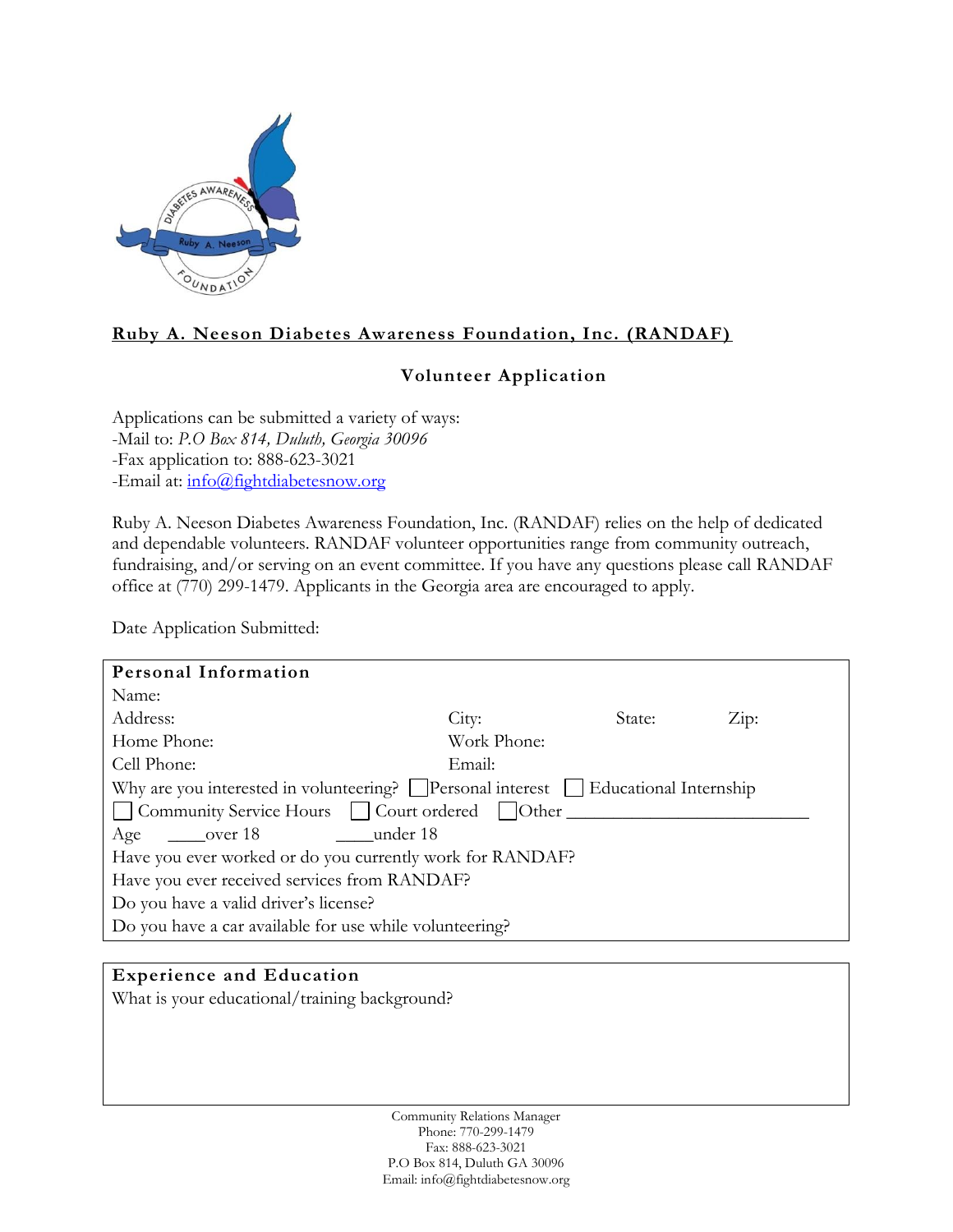What is your employment history?

Have you had any previous experience as a volunteer? If so, with what organizations, and what kind of work did you do?

Does your current employer have (check all that apply):  $\Box$ Program for volunteering

Donation matching program Grant preference to organizations where you volunteer

| Your Interests in RANDAF                                                                                                                       |  |  |  |  |
|------------------------------------------------------------------------------------------------------------------------------------------------|--|--|--|--|
| How did you learn about RANDAF? Ad Website College/University RANDAF                                                                           |  |  |  |  |
| Employee                                                                                                                                       |  |  |  |  |
|                                                                                                                                                |  |  |  |  |
| Which opportunities do you wish to further explore: Community Outreach Fundraising<br>Event Planning Committee                                 |  |  |  |  |
| How long can you commit to volunteering? $\Box$ One time $\Box$ Occasionally $\Box$ 3-6 months<br>$\bigcirc$ 6 months or more $\bigcirc$ Other |  |  |  |  |
| What days are you available? Mondays Tuesdays Nuednesdays Thursdays Fridays<br>Saturdays Sundays                                               |  |  |  |  |
| What times are you available? $\Box$ Mornings $\Box$ Afternoons $\Box$ Evenings                                                                |  |  |  |  |
| Do you prefer to work (check all that apply) Directly with people served Behind the scenes<br>$Computers \blacksquare$ No preference           |  |  |  |  |
| Hobbies/interests:                                                                                                                             |  |  |  |  |
| Skills you would like to use while volunteering:                                                                                               |  |  |  |  |
| Basic Conversational Fluent<br>Conversational [<br>Fluent<br>Basic                                                                             |  |  |  |  |
| Do you have any special needs or restrictions we should be aware of?                                                                           |  |  |  |  |
| Date you can begin service:                                                                                                                    |  |  |  |  |

Community Relations Manager Phone: 770-299-1479 Fax: 888-623-3021 P.O Box 814, Duluth GA 30096 Email: info@fightdiabetesnow.org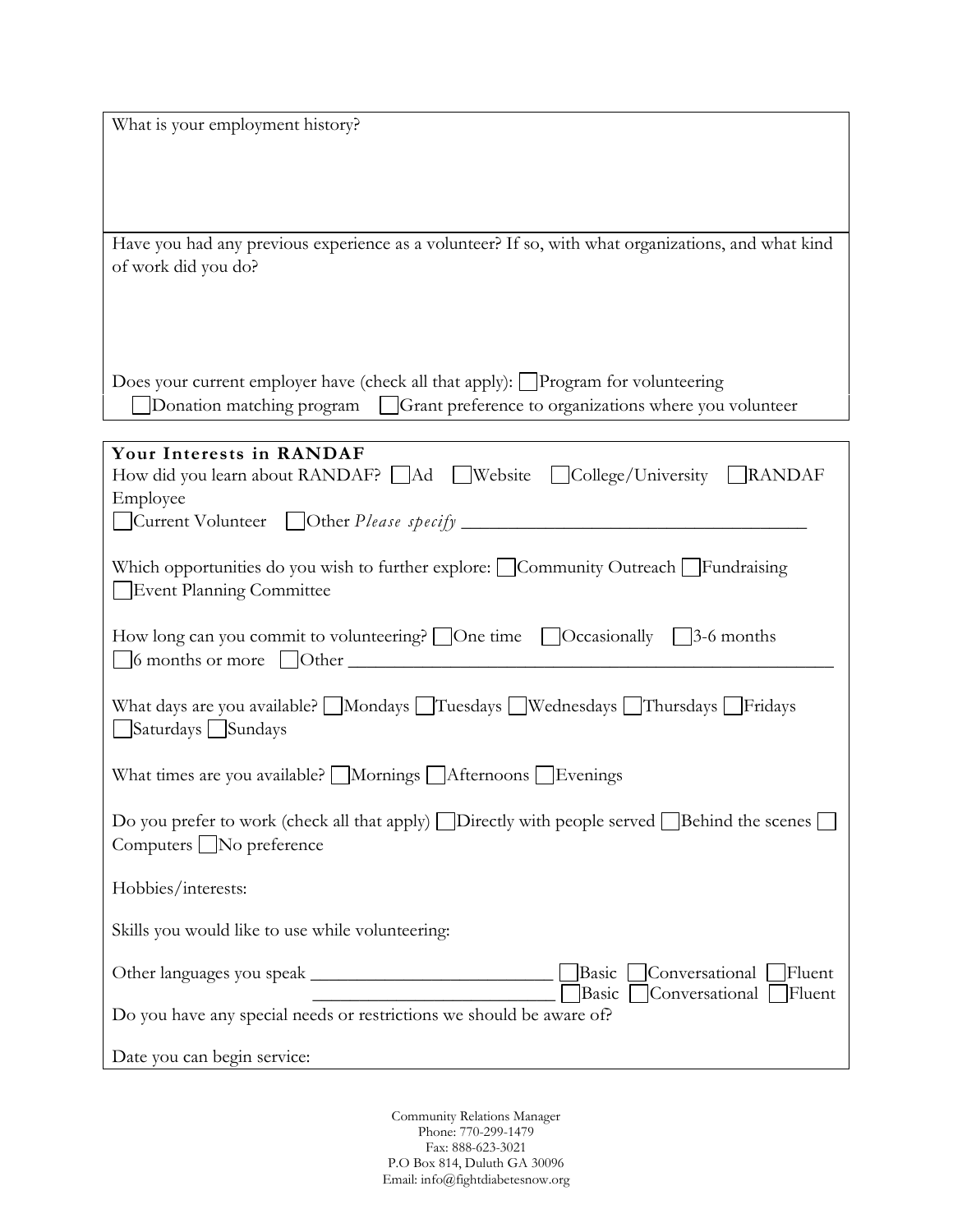| <b>Criminal History</b>                                                                               |
|-------------------------------------------------------------------------------------------------------|
| Some volunteer positions <i>may</i> require a Criminal History check. Conviction will not necessarily |
| disqualify you from participating in RANDAF Volunteer Program. Have you ever been convicted of        |
| a felony? $Yes$ No                                                                                    |
| If yes, please explain.                                                                               |
|                                                                                                       |
|                                                                                                       |

| Please describe in 3-5 sentences why you want to be a volunteer with RANDAF: |                                                                                            |
|------------------------------------------------------------------------------|--------------------------------------------------------------------------------------------|
|                                                                              | Why have you chosen to volunteer with us? What do you hope to gain from being a volunteer? |

**Ruby A. Neeson Diabetes Awareness Foundation, Inc. (RANDAF)** *considers applicants for volunteering without regard to sex, race, age, religion, national origin, veteran or marital status, or any other legally protected status. We provide reasonable accommod ation s to qualified individuals with disabilities when it would not be an undue hardship. If you need a reasonable accommodation in the pre -placement process, please contact the director of the volunteering program.*

### **AUTHORIZATION AND AGREEMENT BY APPLICANT**

| 1. | I certify that the facts set for in this volunteer application are true and complete to the best of my knowledge. I understand<br>that any false statement, omission or misrepresentation in my application or placement interview may result in the rejection<br>of my application or discharge from the volunteer program. |      |  |  |
|----|------------------------------------------------------------------------------------------------------------------------------------------------------------------------------------------------------------------------------------------------------------------------------------------------------------------------------|------|--|--|
| 2. | I consent to having Ruby A. Neeson Diabetes Awareness Foundation, Inc. complete a criminal background check prior to<br>volunteering.                                                                                                                                                                                        |      |  |  |
|    |                                                                                                                                                                                                                                                                                                                              |      |  |  |
|    |                                                                                                                                                                                                                                                                                                                              |      |  |  |
|    | Signature of Applicant                                                                                                                                                                                                                                                                                                       | Date |  |  |
|    |                                                                                                                                                                                                                                                                                                                              |      |  |  |
|    | Parent/Guardian Signature (required if less than 18 years of age) Date                                                                                                                                                                                                                                                       |      |  |  |

Community Relations Manager Phone: 770-299-1479 Fax: 888-623-3021 P.O Box 814, Duluth GA 30096 Email: info@fightdiabetesnow.org